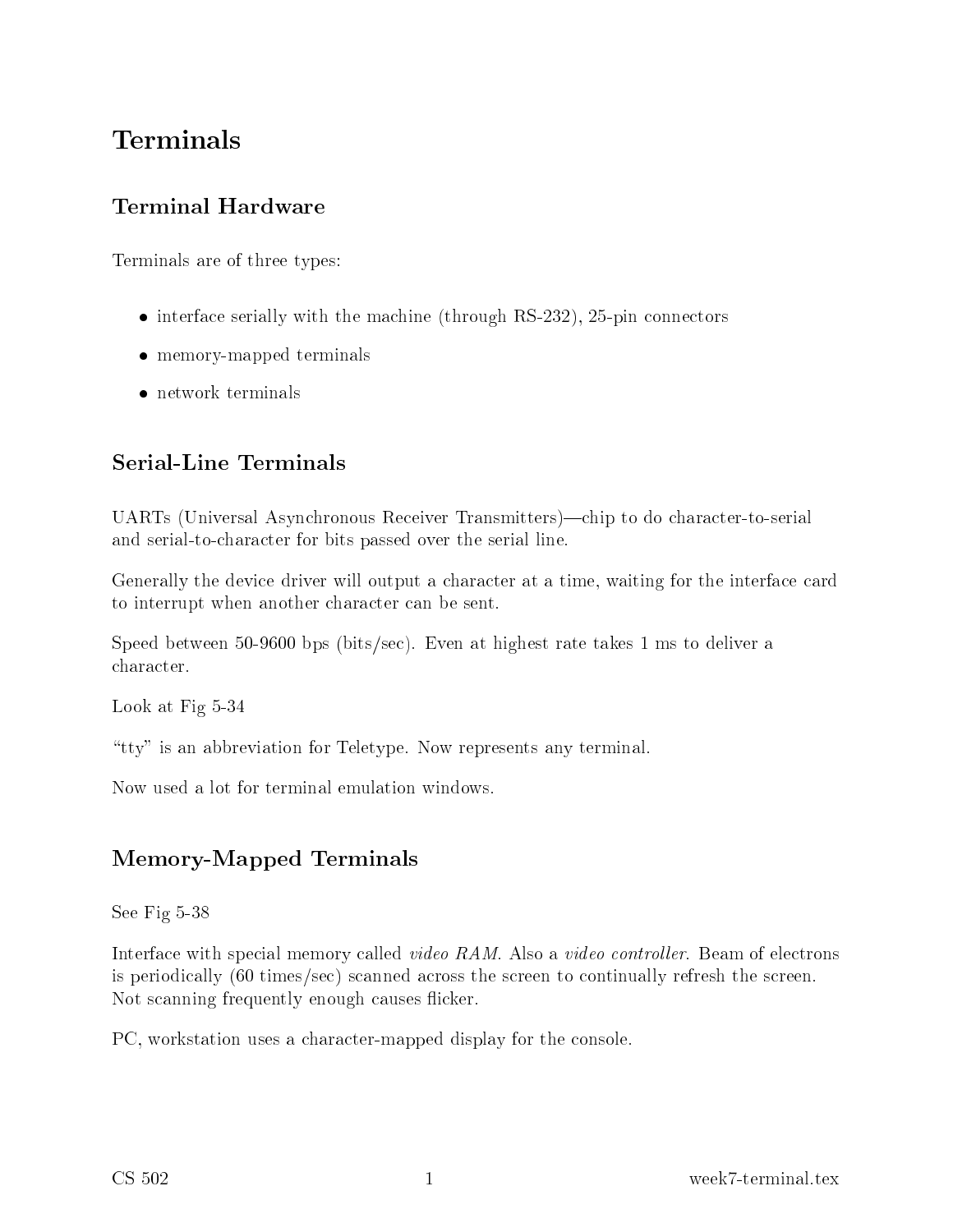See Fig 5-45 X Windows where the client has a lot of computing power and memory.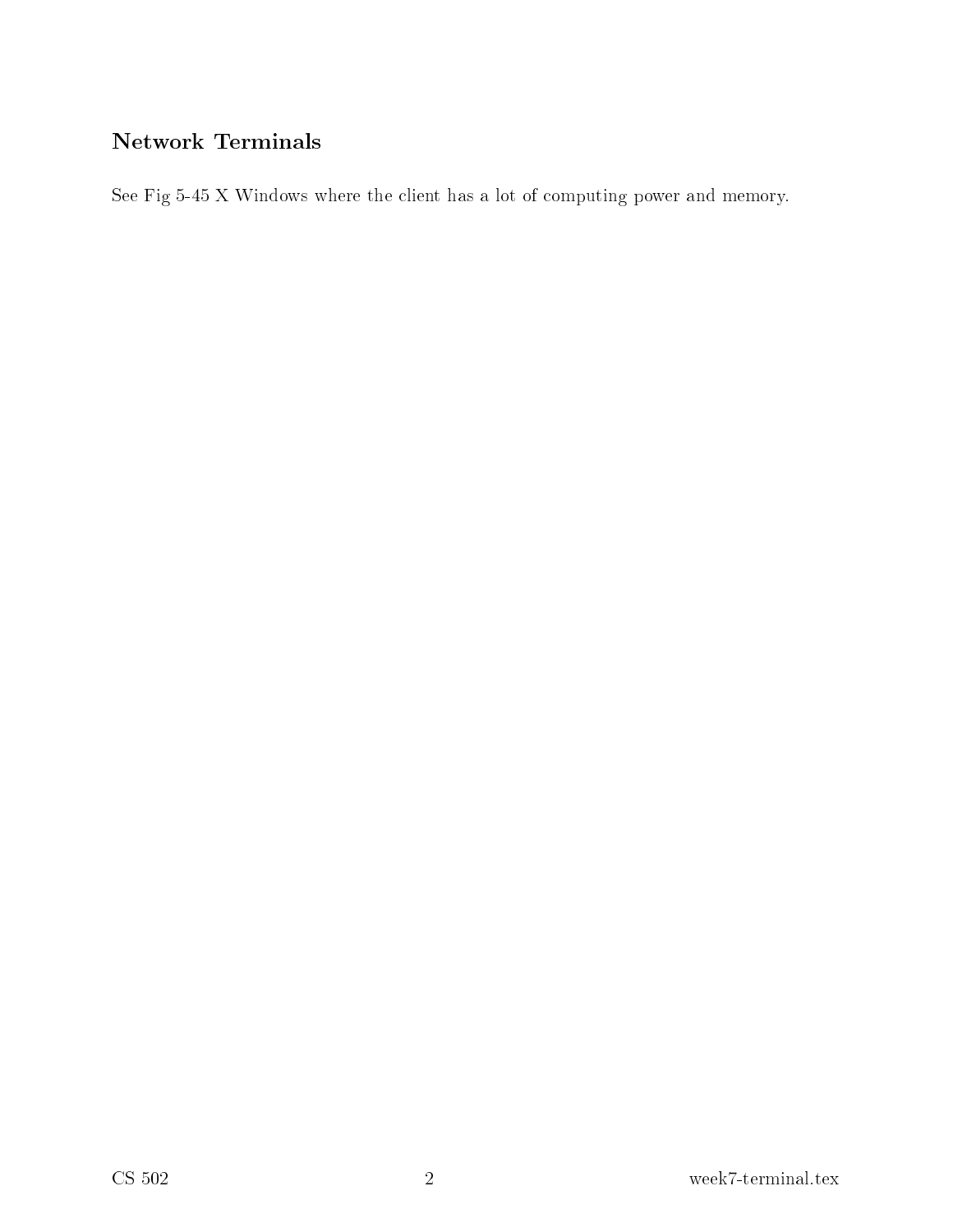# Terminal Software

The device drivers for the terminal interface are referred to collectively as the *terminal* driver.

The terminal driver provides a *user interface* through which users interact with processes accessing the terminal device.

Processes interact with the driver through the *process interface*.

The user interface concerns itself with such aspects as:

- echoing characters typed on the terminal
- processing special characters such as backspace and line-kill
- $\bullet$  stopping and restarting output (e.g.,  $\circ$  and  $\circ$ )
- $\bullet$  generating the appropriate CR/LF sequence to move the cursor to the start of the next line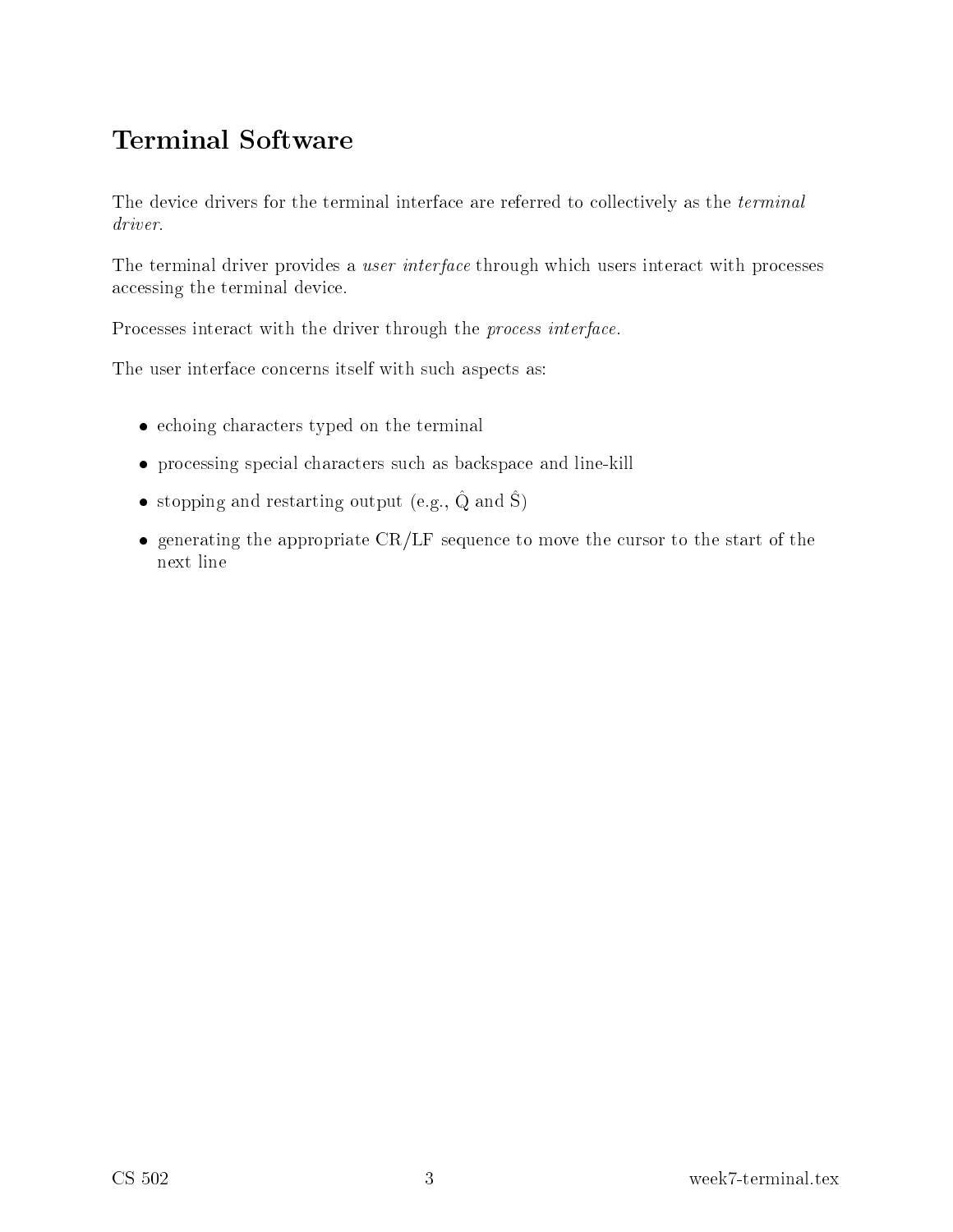## e driver organization of the contract of the contract of the contract of the contract of the contract of the c

Drivers are typically organized into an *upper-half* and *lower-half*.

The upper-half driver implements the device-independent routines such as *read* and *write*. They do not manipulate the devices directly.

The lower-half interacts with the device registers and handles interrupt.

The upper-half and lower half synchronize through a shared data structure. Typically, the upper-half enqueues requests for servi
e, and the lower-half driver servi
es requests in the queue.



Generic picture for serial line (terminal or network driver)

The terminal devi
e driver maintains two queues:

- $\bullet$  an input buffer holds characters received from the terminal by the interrupt handler, but not yet read by any upper half routine.
- an output queue for characters received from the upper-half, but not yet transferred to the device.

The two buffers are needed so that the interface between processes and the device can be asyn
hronous.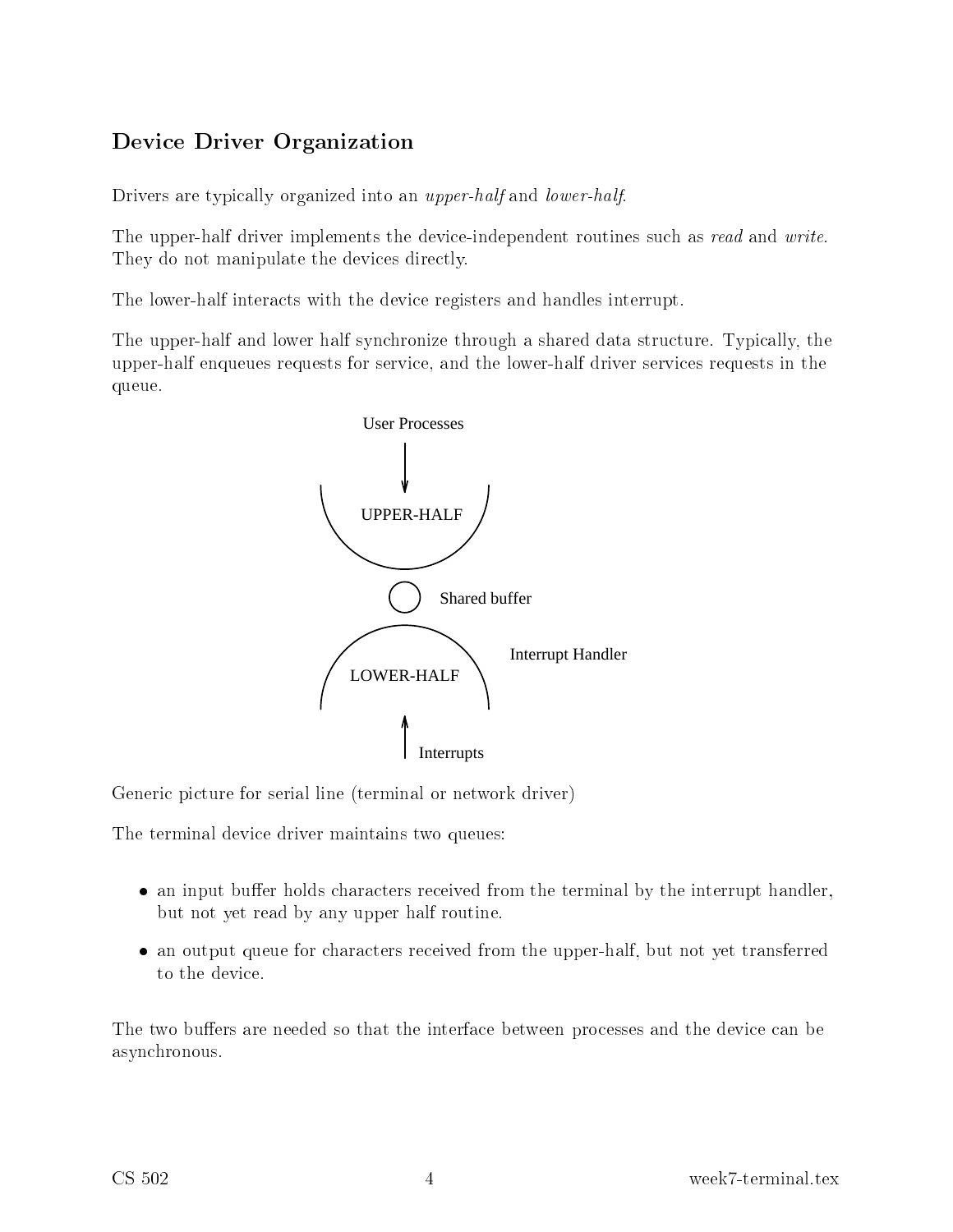#### Syn
hronization of the Upper and Lower Halves

Both buffers are instances of the bounded buffer problem (producer/consumer):

- for the input buffer, the lower-half produces characters and the upper-half consumes them
- for the output buffer, the upper-half produces characters, and the lower-half onsumes them

Earlier, we solved the bounded buffer using two semaphores. The producer waits for space to become available, while the consumer for items to placed in the buffer.

However, the lower-half is invoked as an interrupt handler; thus it annot wait.

Solution: we can still use semaphores, but change the lower-half so that it never waits for spa
e.

#### Output Driver

- instead of having the lower half wait for characters from the upper-half, have the upper half wait for space in the buffer.
- thus, the lower half never waits for anything.
- $\bullet$  When the upper-half deposits a character in the output queue, it "kicks" the driver to start transmission (if idle). The transmitter ontinues until the queue has emptied.

#### Input Driver

- the upper half waits for characters to be placed in the buffer
- the lower half never waits: if the buffer is "full", the new character is dropped (or oldest hara
ter is over written by the newly arrived hara
ter
- $\bullet$  when character arrives from terminal, the device "kicks" the lower-half by posting an interrupt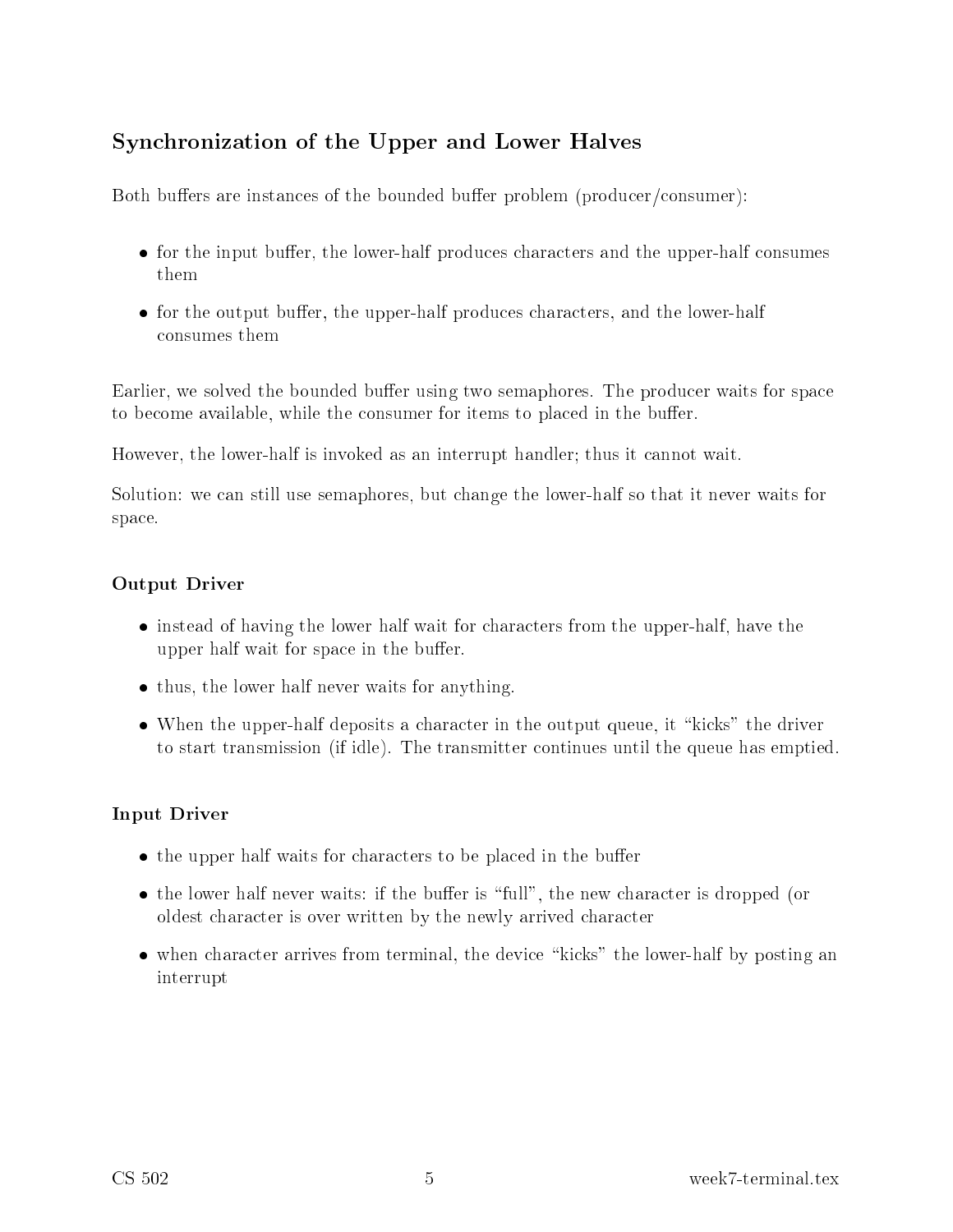```
ttyget
(devi
e)pieces in processes and buffer and an operational contracts of the contracts of the contracts of the contracts
     return(
h)
lower half: (on interrupt from keyboard devi
e)
     e available in buffer and space in the set of \lambdareturn;
     pla
e 
har in buffer
     signalism in the state of \lambdattyput
(devi
e, 
har)
     waited in buffer of the internal part of the internal part of the internal part of the internal part of the in
     put 
har in buffer
lower half (on interrupt when display is ready)
     if more 
hars
         e in general in buffer in buffer of the second second in buffer of the second second in the second in the second in the second in the second in the second in the second in the second in the second in the second in the seco
```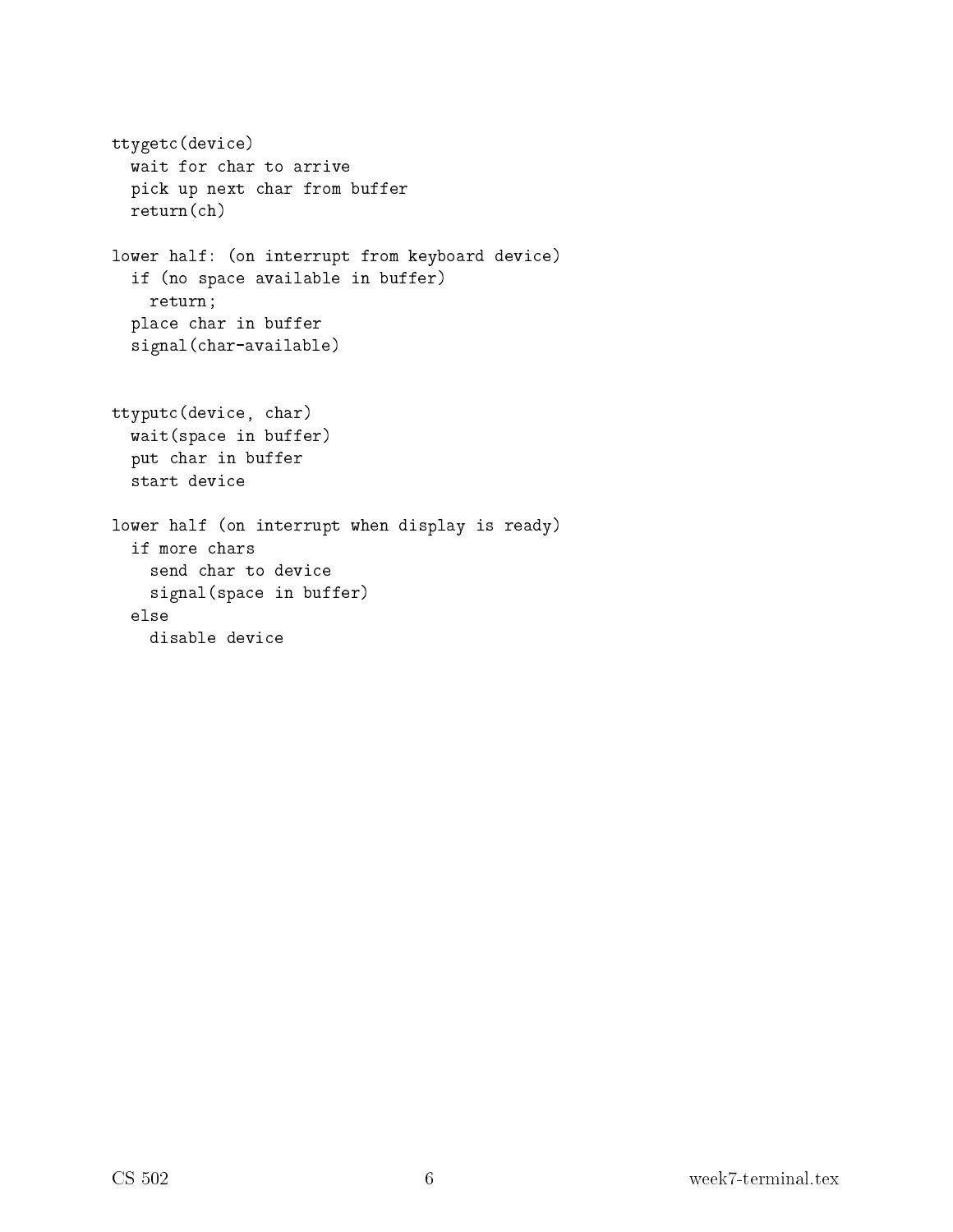#### Input Pro
essing

The characteristics of the user interface are controlled by the *control* (*ioctl*) operation. For instance, control calls allow:

- a process to turn echoing on or off
- $\bullet$  a process to change the *mode* of processing to:
	- $-$  RAW (noncanonical mode in POSIX) driver passes the characters without interpretation directly to the process. Used by *emacs*.
	- CBREAK driver handles echoes characters, handles start and stop characters
	- COOKED (canonical mode in POSIX) driver also handles backspace and line-kill characters. Gives input a line at a time.

Normal Unix I/O is ooked.

echo buffer, should input be echoed (should for full-duplex). For example echoing is turned off when entering a password.